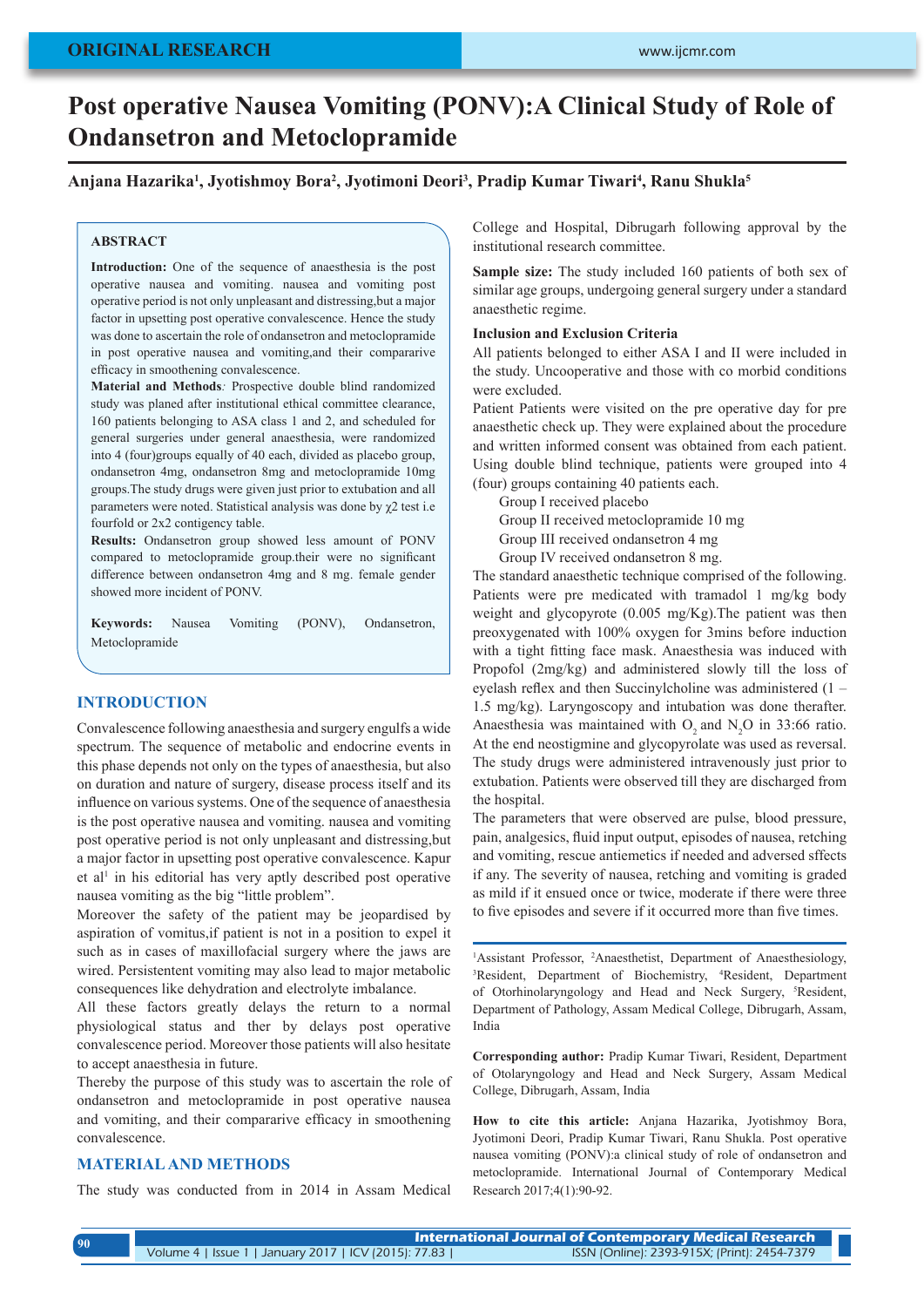|                           | <b>Placebo</b> | Metoclopramide 10mg | <b>Ondansetron 4mg</b> | <b>Ondansetron 8mg</b> |  |  |
|---------------------------|----------------|---------------------|------------------------|------------------------|--|--|
| No. of patients           | 40             | 40                  | 40                     | 40                     |  |  |
| Male/female               | 23/17          | 17/23               | 18/22                  | 19/21                  |  |  |
| Age (years)               | 32.35          | 33.52               | 34.61                  | 31.17                  |  |  |
| Weight (kgs)              | 52.45          | 53.25               | 54.65                  | 55.22                  |  |  |
| Table-1: Demographic data |                |                     |                        |                        |  |  |

| <b>Groups</b>                                                                  | total<br>no. of<br>patients | nausea |                |              | retching       |                | Vomiting       |                | <b>Patient</b><br>involed |                |                         |               |
|--------------------------------------------------------------------------------|-----------------------------|--------|----------------|--------------|----------------|----------------|----------------|----------------|---------------------------|----------------|-------------------------|---------------|
|                                                                                |                             | mild   | moderate       | severe       | mild           | moderate       | severe         | mild           | moderate                  | severe         | $\overline{\mathbf{n}}$ | $\frac{0}{0}$ |
| Male                                                                           |                             |        |                |              |                |                |                |                |                           |                |                         |               |
| placebo                                                                        | 23                          | 5      | 4              |              | 6              |                |                | 5              | $\overline{2}$            |                | 10                      | 43            |
| Metoclopramide 10mg                                                            | 17                          | 5      | $\Omega$       |              | 3              | $\overline{2}$ | $\theta$       | $\overline{2}$ | 3                         | $\theta$       | 6                       | 35            |
| Ondansetron 4mg                                                                | 18                          | 3      |                | $\theta$     | $\overline{2}$ |                | $\overline{0}$ | 3              | $\theta$                  | $\theta$       | $\overline{4}$          | 22            |
| Ondansetron 8mg                                                                | 19                          | 4      |                | $\mathbf{0}$ | $\overline{2}$ |                | $\theta$       | 3              |                           | $\theta$       | 5                       | 26            |
| Female                                                                         |                             |        |                |              |                |                |                |                |                           |                |                         |               |
| placebo                                                                        | 17                          | 6      | 3              | 4            | $\overline{4}$ |                | $\overline{2}$ | 5              | 3                         | $\overline{4}$ | 13                      | 76            |
| Metoclopramide 10mg                                                            | 23                          | $\tau$ | $\overline{4}$ |              | 6              | $\theta$       |                | 5              | 3                         | 3              | 12                      | 52            |
| Ondansetron 4mg                                                                | 22                          | 3      | 4              |              | 3              |                | 3              | 3              | 3                         |                | 8                       | 36            |
| Ondansetron 8mg                                                                | 21                          | 4      | $\overline{c}$ |              | 3              | $\overline{2}$ |                | 3              |                           |                | $\overline{7}$          | 33            |
| Table-2: Showing the incidence of nausea, retching and vomiting in four groups |                             |        |                |              |                |                |                |                |                           |                |                         |               |

| <b>Groups</b>                                                 | <b>Total</b><br>no.of<br>patients | symptoms | Free of all   | With<br>symptoms<br>$\frac{0}{0}$ |  |  |  |
|---------------------------------------------------------------|-----------------------------------|----------|---------------|-----------------------------------|--|--|--|
|                                                               |                                   | No.      | $\frac{0}{0}$ |                                   |  |  |  |
| Male                                                          |                                   |          |               |                                   |  |  |  |
| Placebo                                                       | 23                                | 13       | 57            | 43                                |  |  |  |
| Metoclopramide 10mg                                           | 17                                | 11       | 65            | 35                                |  |  |  |
| Ondansetron 4mg                                               | 18                                | 14       | 78            | 22                                |  |  |  |
| Ondansetron 8mg                                               | 19                                | 14       | 74            | 26                                |  |  |  |
| Female                                                        |                                   |          |               |                                   |  |  |  |
| Placebo                                                       | 17                                | 4        | 24            | 76                                |  |  |  |
| Metoclopramide 10mg                                           | 23                                | 11       | 48            | 52                                |  |  |  |
| Ondansetron 4mg                                               | 22                                | 14       | 64            | 36                                |  |  |  |
| Ondansetron 8mg                                               | 21                                | 14       | 67            | 33                                |  |  |  |
| <b>Table-3:</b> Patients free of all symptoms and sign by sex |                                   |          |               |                                   |  |  |  |

# **STATISTICAL ANALYSIS**

The data were recorded on predesigned and pretested proforma, and was tabulated and master chart was prepared. Demographic data, Heart Rate (HR), systolic BP, diastolic BP and Mean arterial pressure (MAP) were tabulated as Mean ± SD. Statistical analysis was done by  $\chi$ 2 test i.e fourfold or 2x2 contigency table, using the computer program Graph Pad Instat. Microsoft Word and Excel have been used to generate graphs and tables. p value of less than 0.05 was considered significant.

## **RESULTS**

The present study comprised of 160 patients of both sex undergoing general anaesthesia in Assam Medical College and Hospital.

The present work attempts to compare the efficacy of Ondensetron and metoclopramide in post operative convalescence.

The relative history, physical findings and individual results are recorded. The table-1 illustrates some of our demographic observations made in our study.

Tables 2 and 3 shows that the severity was more in females compared to males. Also ondansetron group had less incidence of nausea vomiting compared to placebo and metoclopramide group.

## **DISCUSSION**

Post operative nausea and vomiting continues to be a common troublesome sequel following anaesthesia. Despite of our knowledge of physiology of vomiting the exact aetiology is still obscure. Various factors are implicated to the causation of post operative nausea and vomiting. The anaesthetic factors implicated are the anaesthetic drugs, adjuvants, techniques and the efficiency of the anaesthetist.

Regarding the severity of nausea, Larijani et al<sup>2</sup>, (1991) observed nausea alone in 78 percentage of patients in the placebo group compared with 28 percent in the metoclopramide 10mg group. In our study, it was observed that there is significant difference in mild degree of nausea ( $p \le 0.01$ ) between metoclopramide and placebo. But no significant difference is seen in moderate and severe degree of nausea. And significant difference in the overall incidence of nausea between placebo and metoclopramide  $(p<0.05)$  is observed.

It was observed in Table 3, that severity was significantly less (p  $\leq 0.01$ ) in the ondansetron group. But no significant difference was seen in mild and moderate degree of nausea. Our findings correlates with that of Claybon<sup>3</sup> [1994], who showed that ondansetron 4mg is superior to placebo for complete control of nausea.

In relation to retching, significant lower incidence of retching was seen in the metoclopramide 10 mg group  $(p<0.05)$ compared to placebo. It was seen that mild degree of retching was significantly less in ondansetron 4 mg group  $(p<0.05)$ . It was also observed that the severity of retching was significantly